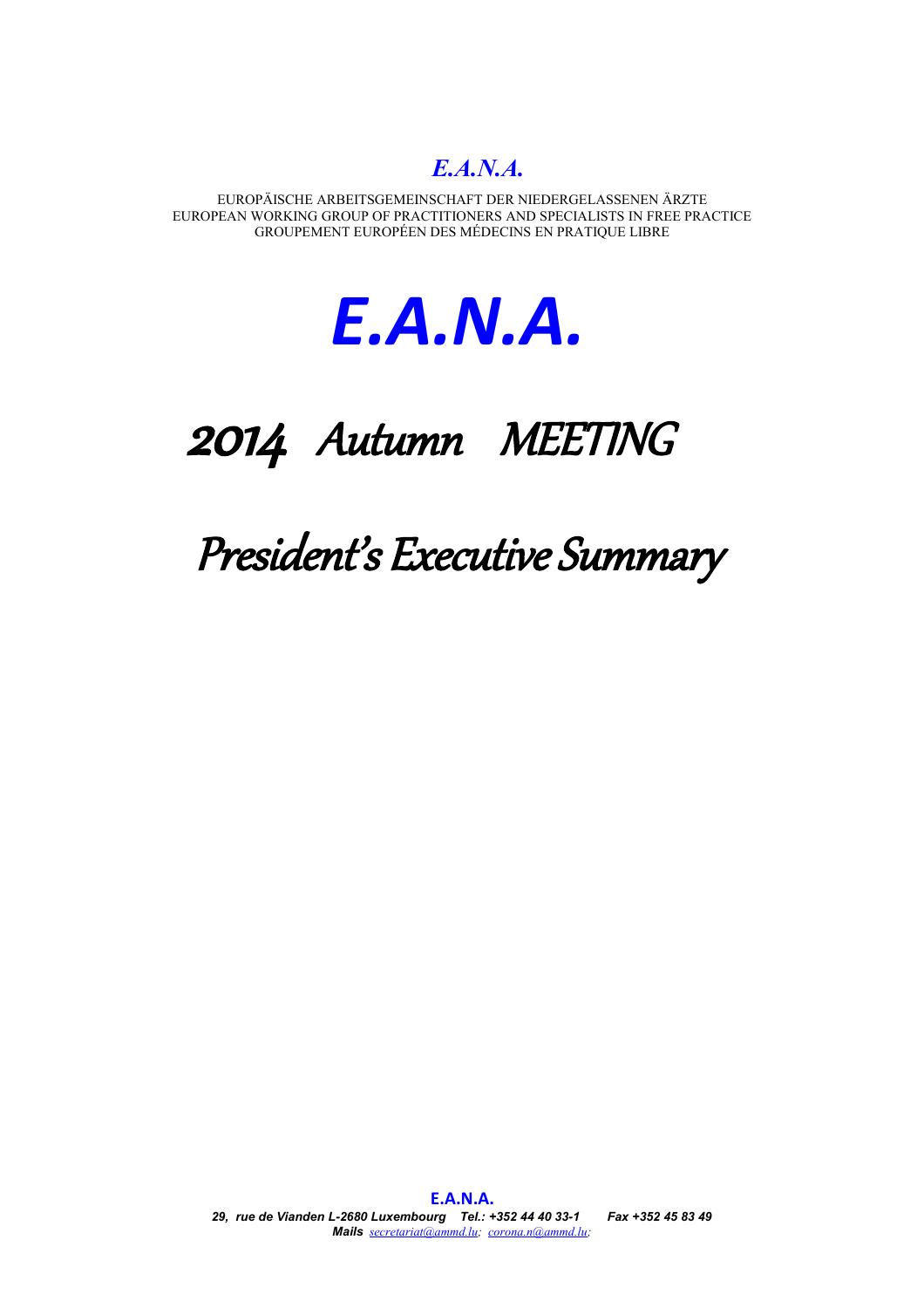#### EUROPÄISCHE ARBEITSGEMEINSCHAFT DER NIEDERGELASSENEN ÄRZTE EUROPEAN WORKING GROUP OF PRACTITIONERS AND SPECIALISTS IN FREE PRACTICE GROUPEMENT EUROPÉEN DES MÉDECINS EN PRATIQUE LIBRE

*E.A.N.A Autumn Meeting 28 & 29 november 2014 in Halle / Saale - Germany*

*Dorint – Charlottenhof - Halle*

## **Members present**

**President EANA** *Dr Claude SCHUMMER-*

|                                                         | Treasurer EANA Dr André BOLLIGER                                                                            |      |
|---------------------------------------------------------|-------------------------------------------------------------------------------------------------------------|------|
| Germany                                                 | Dr Kerstin JÄGER<br><b>NAV</b>                                                                              |      |
| Spain                                                   | Dr André BOLLIGER<br><b>ASPROMEL</b>                                                                        |      |
|                                                         | Dr Olga GARCIA GOMEZ                                                                                        |      |
| <b>France</b>                                           | Dr Pierre LEVY<br><b>CSMF</b>                                                                               |      |
| Luxembourg                                              | Dr Claude SCHUMMER<br><b>AMMD</b>                                                                           |      |
| Czech Republic Dr Ivan JULIS                            | SAS ZP                                                                                                      |      |
| Slovakia                                                | Dr Marian SOTH<br>Private Physicians of Slovakia                                                            |      |
| Switzerland                                             | Dr Yves GUISAN<br><b>FMH</b>                                                                                |      |
| <b>Guests</b>                                           | Dr Holger Grüning<br><b>KV Sachsen-Anhalt</b>                                                               |      |
|                                                         | M <sup>e</sup> Michael Petry,<br>Attorney at Law Managing Director of the Ecclesia Versicherungsdienst GmbH |      |
|                                                         | Dr. Andrea Lipécz,<br>MVZ-Netze, Ärztenetzwerke                                                             |      |
| <b>Excused</b><br><b>Vice-president EANA</b><br>Austria | Dr Jörg PRÜCKNER                                                                                            | ÖBÄK |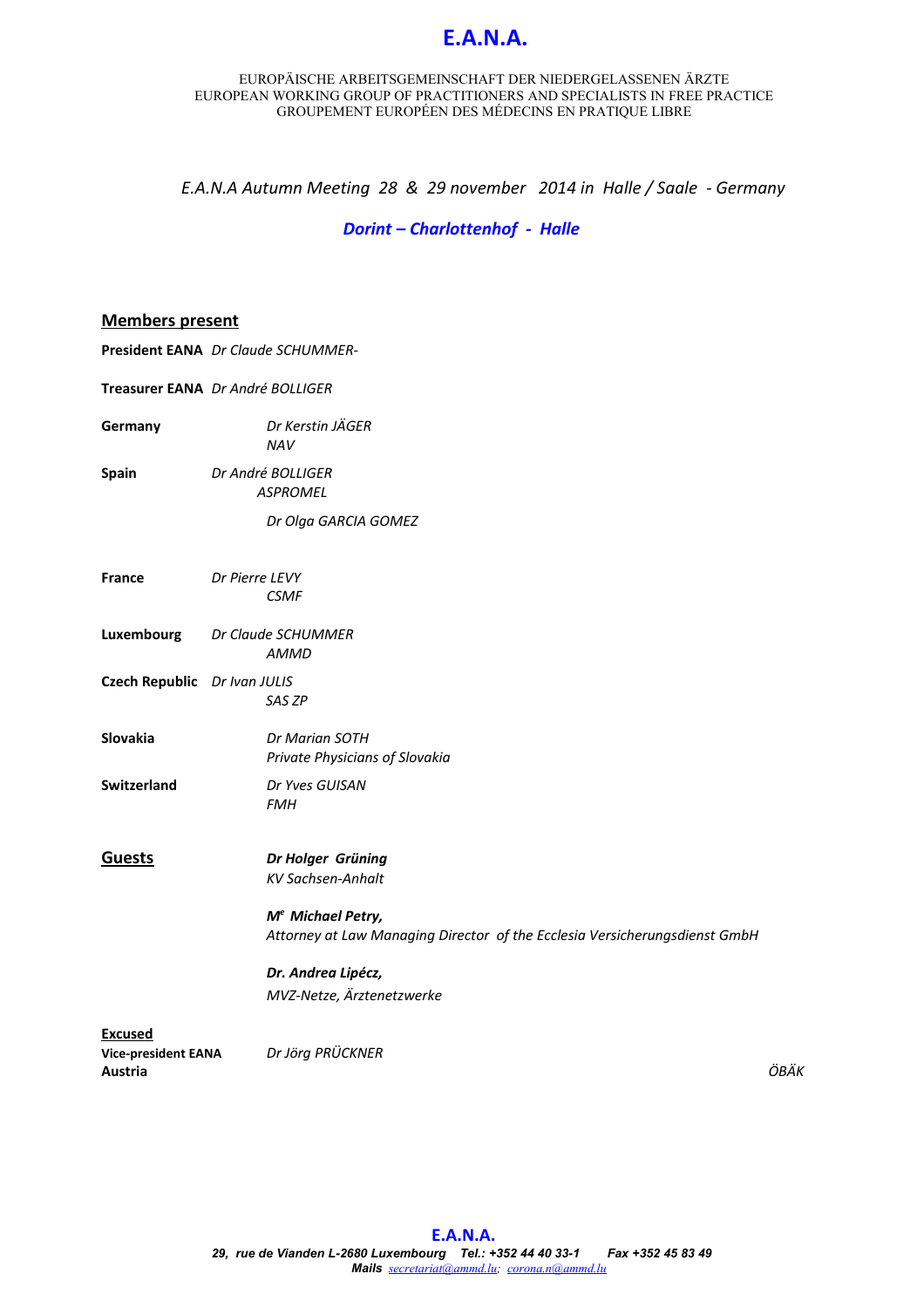#### EUROPÄISCHE ARBEITSGEMEINSCHAFT DER NIEDERGELASSENEN ÄRZTE EUROPEAN WORKING GROUP OF PRACTITIONERS AND SPECIALISTS IN FREE PRACTICE GROUPEMENT EUROPÉEN DES MÉDECINS EN PRATIQUE LIBRE

## **I - INTERNAL AFFAIRS**

## A. *Report of the Treasurer, Dr André BOLLIGER*

November 2014, EANA has an active of 9105,38€. The Autumn EANA is still open. The budget for 2015 is calculated on the hypothesis of 9 paying members and will amount to 20790.

# B. *Website*

*Dr Ivan JULIS* confirms that the EANA website has been registered under [www.eanamed.eu.](http://www.eanamed.eu/) The website must now be filled with content. Costs: new webpage 900€ and transfer content 205€.

# C. *Next meeting*

- a) *Madrid Spain - EANA SPRING MEETING 2015, 5 & 6 June 2015.*
- b) *Paris France*
	- *EANA AUTUMN MEETING 2015, 27 & 28 November 2015.*

# *II - Dr Pierre LEVY CSMF*

# **ONIAM, France**

**Office National d'Indemnisation des Accidents Médicaux** (ONIAM) or Office for the compensation and for medical hazards has been created in France with the loi Kouchner 2002. National solidarity takes charge of « no fault » incidents like nosocomial infections, vaccination and blood transfusion accidents. The fund is also intermediary for large « fault » compensation as it was the case for instance with Mediator/ Benfuorex.

The compensation fund is assisted by

- regional commissions,**CRCI, les Commissions Régionales de Conciliation et d'Indemnisation**
	- o Conciliation function for friendly, quick and non- judiciary agreements
	- o Expertise for handicaps below 25%
- **Observatoire des risques médicaux,** observatory of medical risks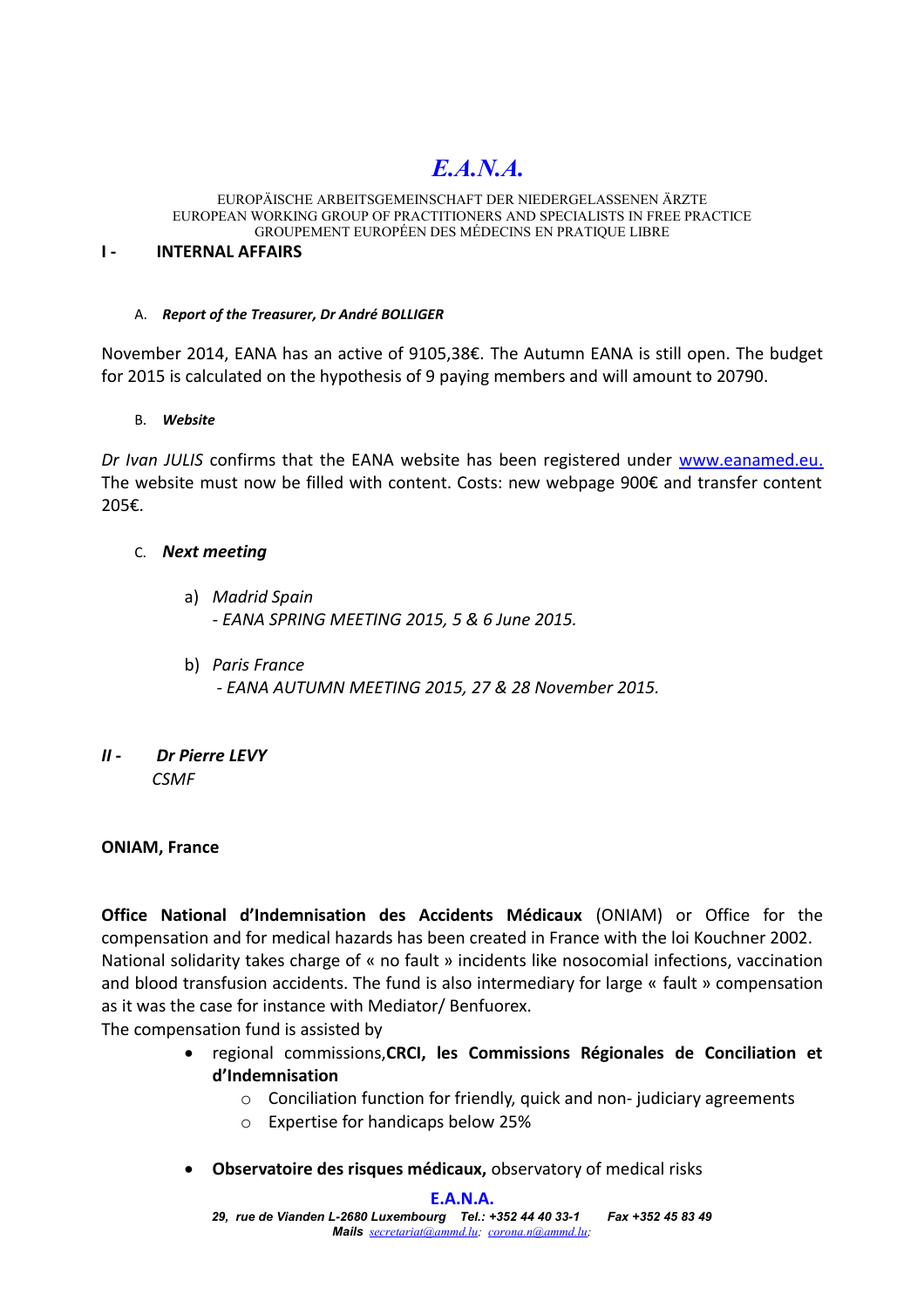EUROPÄISCHE ARBEITSGEMEINSCHAFT DER NIEDERGELASSENEN ÄRZTE EUROPEAN WORKING GROUP OF PRACTITIONERS AND SPECIALISTS IN FREE PRACTICE GROUPEMENT EUROPÉEN DES MÉDECINS EN PRATIQUE LIBRE

 **Bureau central de la tarification,** imposing liability coverage to the insurance companies for individual doctors at risk as well as special insurance modalities for specialties at risks (orthopedics, obstetrics and anesthesiology)

# EANA Declaration, Halle November 29<sup>th</sup> 2014

Medical hazards are part of healthcare services in spite of efforts to keep them at the lowest level. High standard healthcare systems should provide following institutions:

- 1. A commission dedicated to the amicable out-of-court settlement of patient claims due to medical accidents related to professional faults
- 2. An organization ensuring the professional insurability of physicians
- 3. A public compensation fund for "no fault" medical accidents
- 4. Anonym registers of compensated healthcare accidents for future risk management and preparation of recommendations through check-lists.

Without these institutions the future of healthcare systems is at stake.

# *III - Dr Holger Grüning*

*Kassenärztliche Vereinigung Sachsen-Anhalt – Vice-President*

# **Evolution of medical demography in Sachsen- Anhalt**

Sachsen-Anhalt is one of the 16 Länder with the second lowest density in the medical profession.

Mean age of physicians in free practice is 47,1 years ( GP's mean age = 54,04 years and 26,21% are older than 60y.)

Morbidity is higher in Sachsen- Anhalt than in the average Bundesland. In rural regions, young doctors are attracted with a starting capital of 60000€. Medical Aides play a major role to enable the physicians tackle the workload.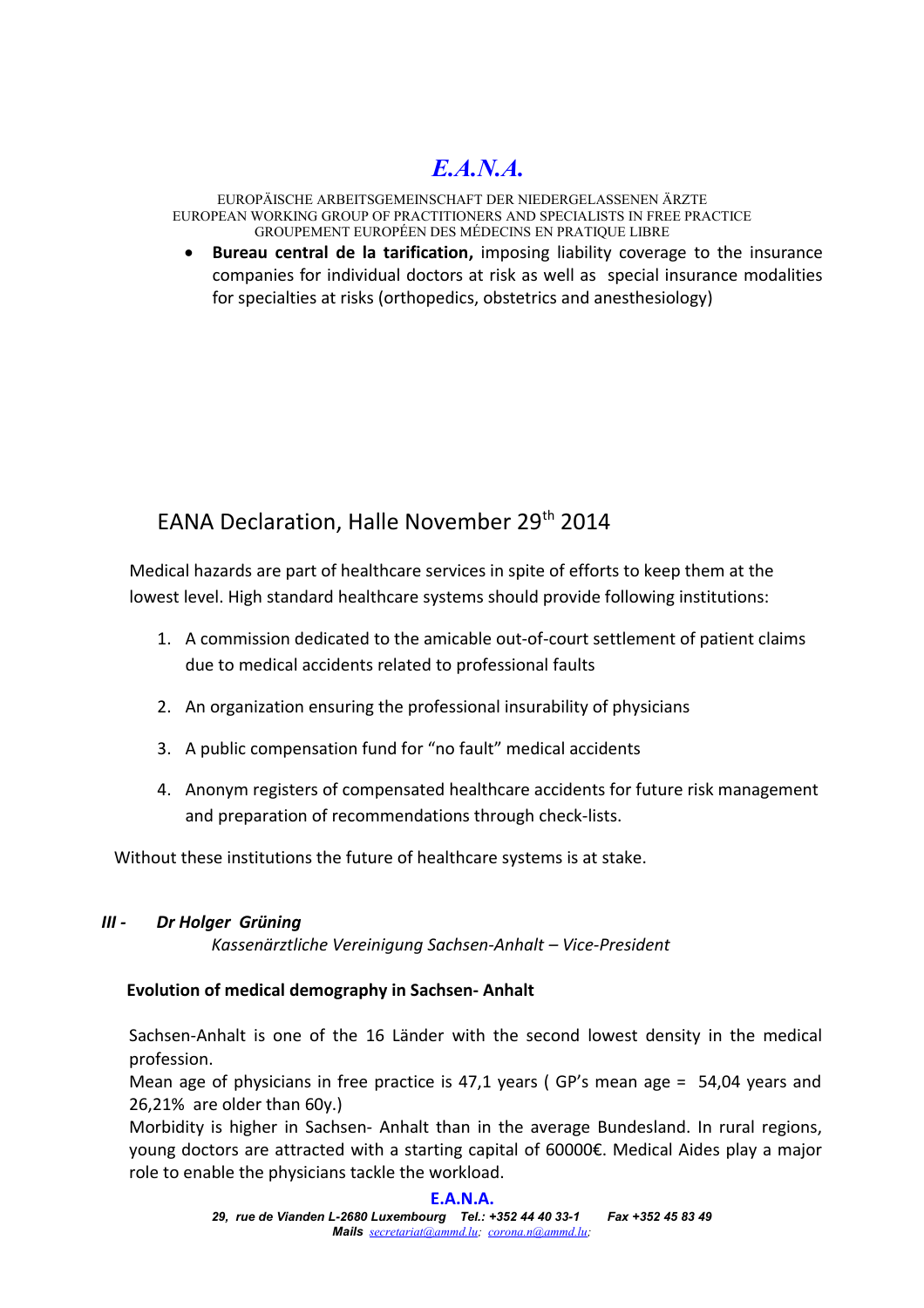#### EUROPÄISCHE ARBEITSGEMEINSCHAFT DER NIEDERGELASSENEN ÄRZTE EUROPEAN WORKING GROUP OF PRACTITIONERS AND SPECIALISTS IN FREE PRACTICE GROUPEMENT EUROPÉEN DES MÉDECINS EN PRATIQUE LIBRE

# *IV - Me Michael PETRY*

*Attorney at Law Managing Director of the Ecclesia Versicherungsdienst GmbH*

## **Evolution of medical liability premiums in an European context**

All principles of premiums for medical liability are Anglo-Saxon.

The level of compensation is related to the age of the patient.

With the notable exceptions of Belgium, Germany and Austria, the insurance covers only when patients complain. The Netherlands and Italy have the lowest liability coverage, Switzerland has the highest premiums.

Certain specialties are difficult to insure: aesthetic surgery obstetrics, neonatology, genetics. Only group insurances may offer liability coverage for those specialties.

# *V - Dr. Andrea Lipécz, MVZ-Netze, Ärztenetzwerke*

# **Médical Networks**

In the last 20 years about 400 medical networks have been created encompassing 1/3 of all physicians in free practice. Networks ensure a better communication and coordination for the sake of the patients between general practitioners, specialists and hospitals and enhance efficiency and patient safety. Medical networks are well accepted by the population and have proven their efficiency notably for the cardiac failure project Cardionet in Nürnberg.

## *VI - Dr Yvan JULIS*

*Private physicians of Czech Republic*

**The situation of private physicians in Czech Republic**

### **E.A.N.A.**